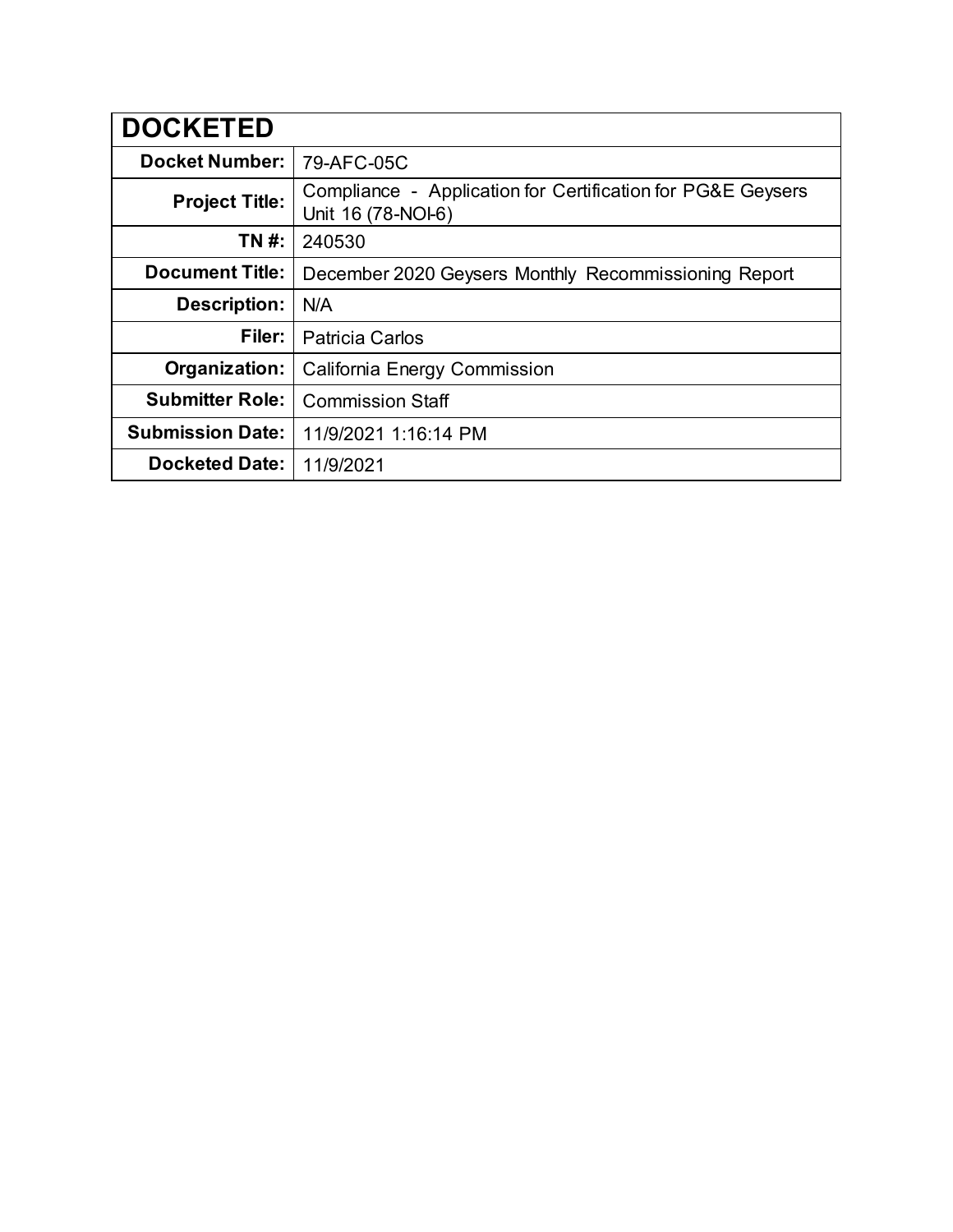

January 8, 2021

### *Submitted Via E-Mail*

Eric Veerkamp Compliance Project Manager Siting, Transmission and Environmental Protection (STEP) Division California Energy Commission 1516 Ninth Street, MS-2000 Sacramento, CA 95814 E-Mail: Eric.Veerkamp@energy.ca.gov

**RE: December 2020 Monthly Recommissioning Report for Geysers Power Company, LLC plants: Geysers Unit 3, Sonoma (80-AFC-01C); Geysers Unit 16, Quicksilver (79-AFC-05C); Geysers Unit 17, Lake View (79-AFC-01C); Geysers Unit 18, Socrates (79-AFC-03C); Geysers Unit 19, Calistoga (81-AFC-01C); and Geysers Unit 20, Grant (82-AFC-01C)** 

Dear Mr. Veerkamp:

 Consistent with COM-4, and as part of Geysers Power Company's ("GPC") ongoing efforts to keep the Energy Commission informed of fire system recommissioning at the Geysers, GPC is providing the enclosed report summarizing the December 2020 recommissioning activities at the above listed six geothermal power plants. This monthly report covers recommissioning activities during the December 1-31, 2020 period and provides recommissioning schedule updates. The monthly report is comprised of the body of the report and two confidential appendices.

Please let us know if you have any questions regarding this report.

Sincerely,

 $\sqrt{s}$ /s/

Chase K. Maxwell E-Mail: ckm@eslawfirm.com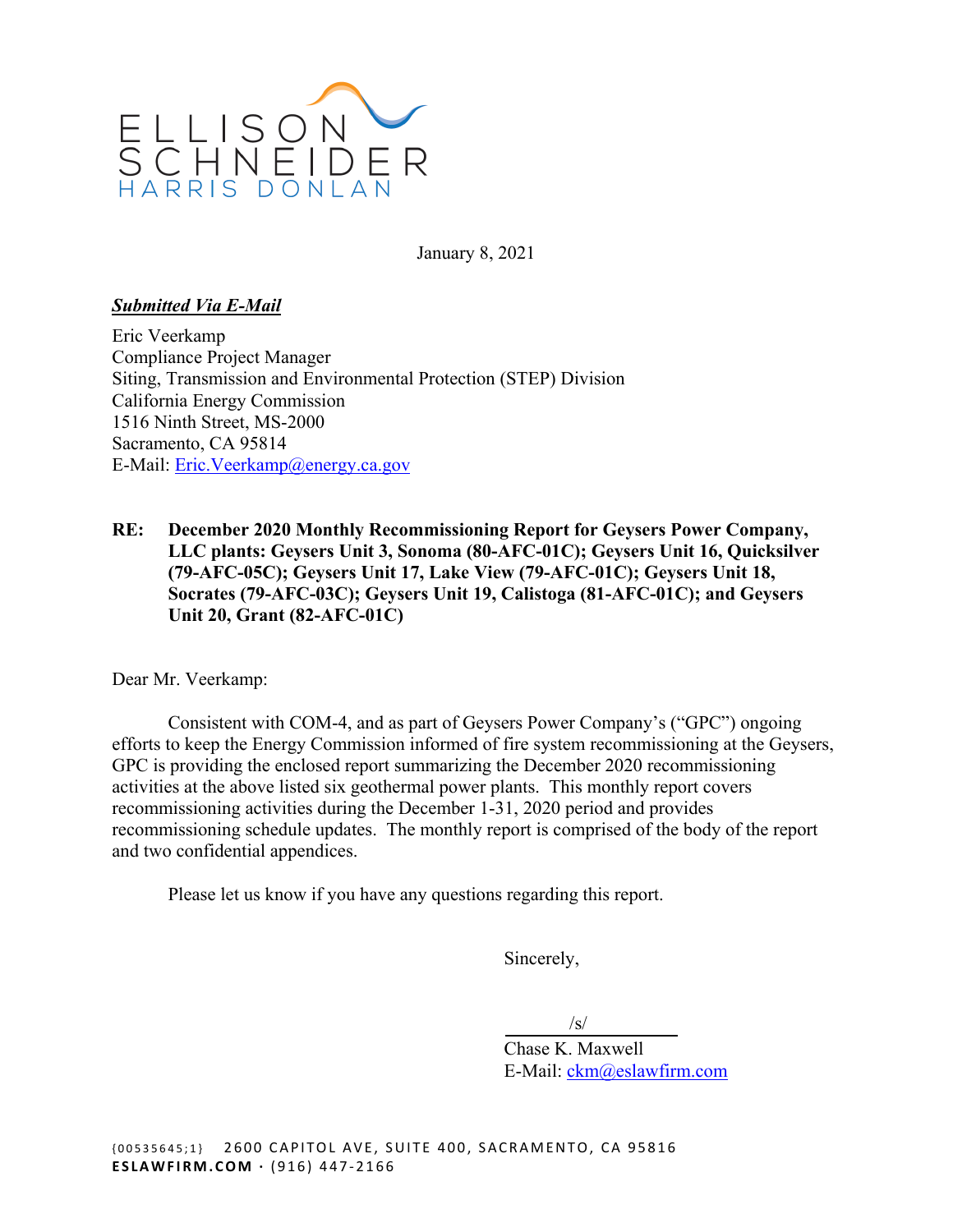# **Geysers Power Company, LLC**

**Unit 3 (80-AFC-01C) Unit 16 (79-AFC-05C) Unit 17 (79-AFC-01C) Unit 18 (79-AFC-03C) Unit 19 (81-AFC-01C) Unit 20 (82-AFC-01C)** 

# **Recommissioning Activity Report for December 2020 And Confidential Appendices**

#### **Submitted January 8, 2021**

Pursuant to COM-4, and as part of Geysers Power Company's ("GPC") ongoing efforts to keep the Energy Commission informed of fire system recommissioning at the Geysers, GPC is providing this report summarizing the recommissioning activities at Sonoma (Unit 3), Quicksilver (Unit 16), Lakeview (Unit 17), Socrates (Unit 18), Calistoga (Unit 19), and Grant (Unit 20), collectively referred to herein as "the Geysers." This report covers recommissioning activities during December 2020 (December 1-31, 2020) and provides recommissioning schedule updates.

#### **1. Fire Protection Project Status**

The Fire Protection Recommissioning project at the Geysers continued in the month of December. The inboard piping for the new fan motor sprinkler system was constructed and inspected by NV5. In addition, the outboard piping and heat detectors were installed. The Unit 3 switchyard activation system was replaced and tested for operation. While implementation of some of the projects slowed due to delays in personnel availability resulting from COVID and the imposition of new pandemic restrictions, recommissioning activities continue to progress.

#### **Items Completed During the Month**

Items completed in December are discussed in this section, below. Ongoing Maintenance and Construction Activities are discussed in Confidential Appendix A.

#### Unit 3

• O4 ITM Inspections completed

#### Unit 16

• Q4 ITM Inspections completed

#### Unit 17

• Q4 ITM Inspections completed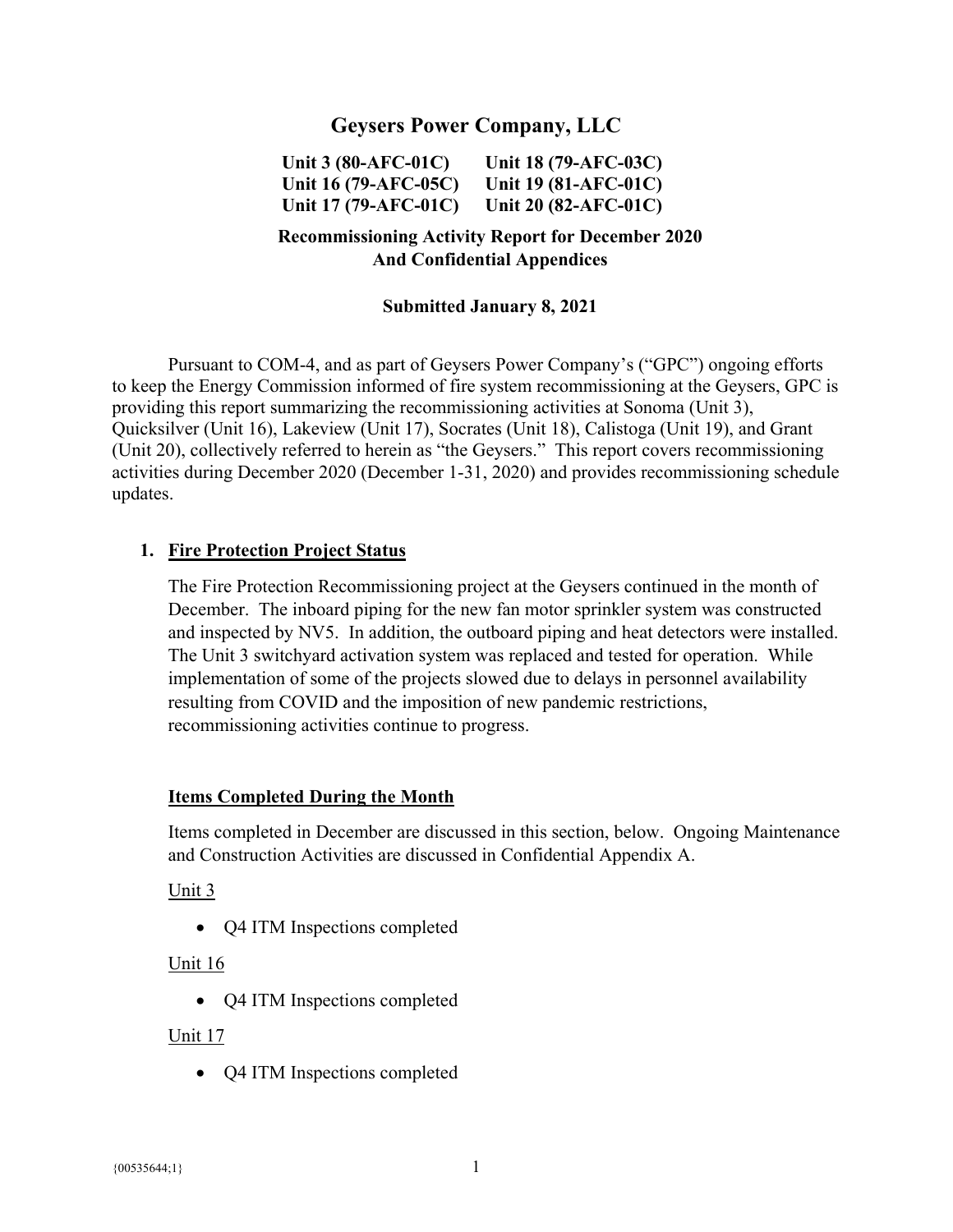### Unit 18

• Q4 ITM Inspections completed

## Unit 19

• Q4 ITM Inspections completed

# Unit 20

• Q4 ITM Inspections completed

# **2. Schedule of Items to be Completed**

A schedule with items to be completed and the timing is set forth in Confidential Appendix B.

### **3. Construction Submittals Pending Approval**

A schedule for the construction submittals pending approval is set forth in Confidential Appendix B.

### **4. Listing of Complaints, Notices of Violations, Official Warnings and Citations**

No complaints, notices of violation, official warnings or citations were received during the reporting period.

# **5. Documents Required by Specific Conditions (If Any) to be Submitted Along With Each Report**

No documents were required to be submitted with this recommissioning report.

### **6. List of Conditions/LORS That Have Been Satisfied During the Reporting Period**

ITM inspections were completed this month.

# **7. Listing of the Month's Additions to the On-site Compliance File**

There were no additions to the on-site compliance file.

Items currently in the Compliance File:

Draft Basis of Design Document for Unit 3.